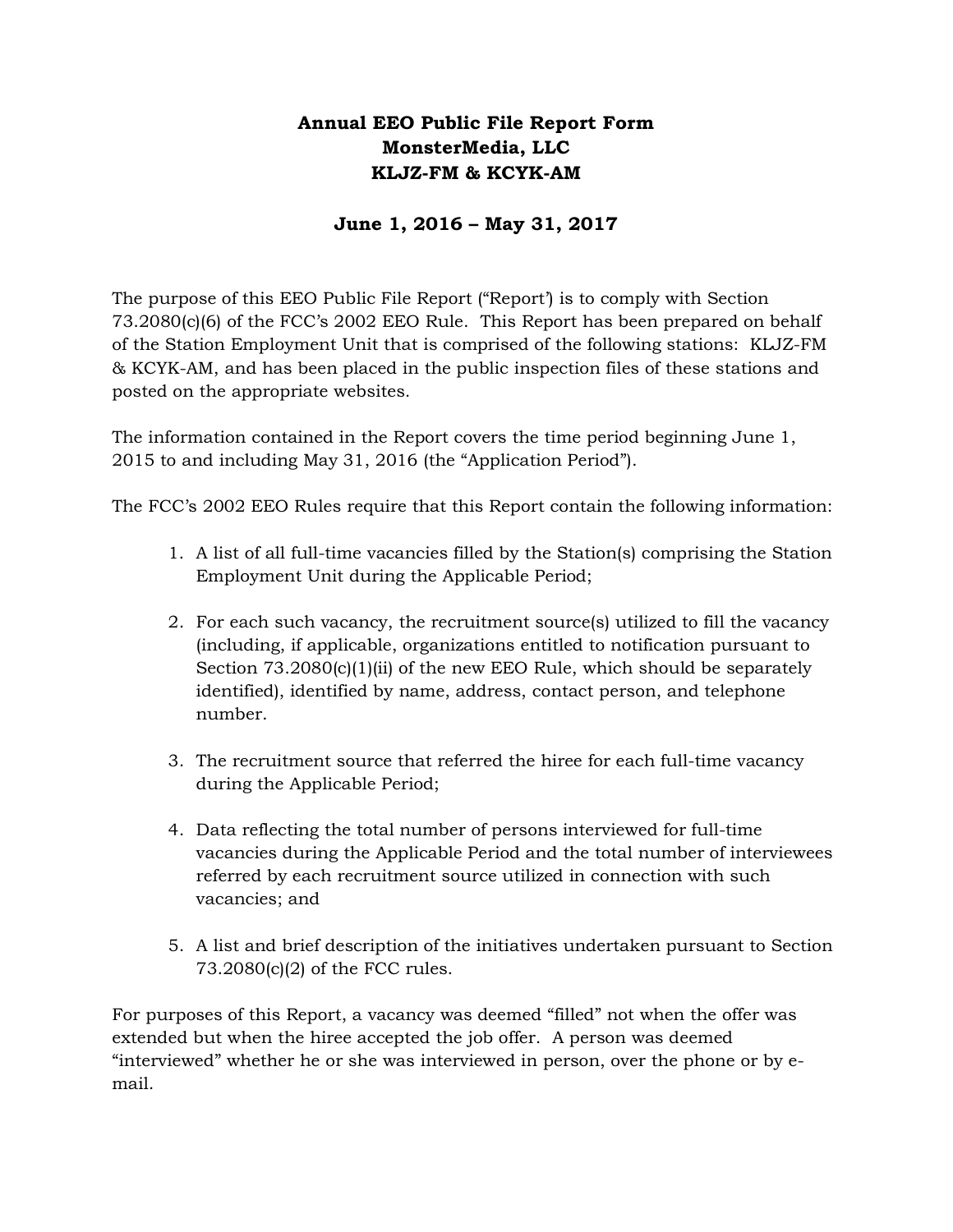# **EEO Public File Report KLJZ 93.1 FM & KCYK 1400-AM Yuma, AZ 85364 06/1/2016 – 5/31/2017**

| <b>JOB TITLE</b>           | NAME OF<br>PERSON HIRED | NUMBER OF PERSONS<br><b>INTERVIEWED</b> | <b>DATE</b><br><b>FILLED</b> | RECRUITMENT SOURCES<br>OF HIRE |
|----------------------------|-------------------------|-----------------------------------------|------------------------------|--------------------------------|
| Account<br>Executive       | Janice Ramirez          | 3                                       | 07/5/16                      | Employee<br>Referral           |
| <b>Business</b><br>Manager | Anita Maude             | 6                                       | 08/05/16                     | Employee<br>Referral           |

\*\*Supporting Documents are on file in the MonsterMedia, LLC, Business Manager Office. Middle filing cabinet, 2nd drawer down.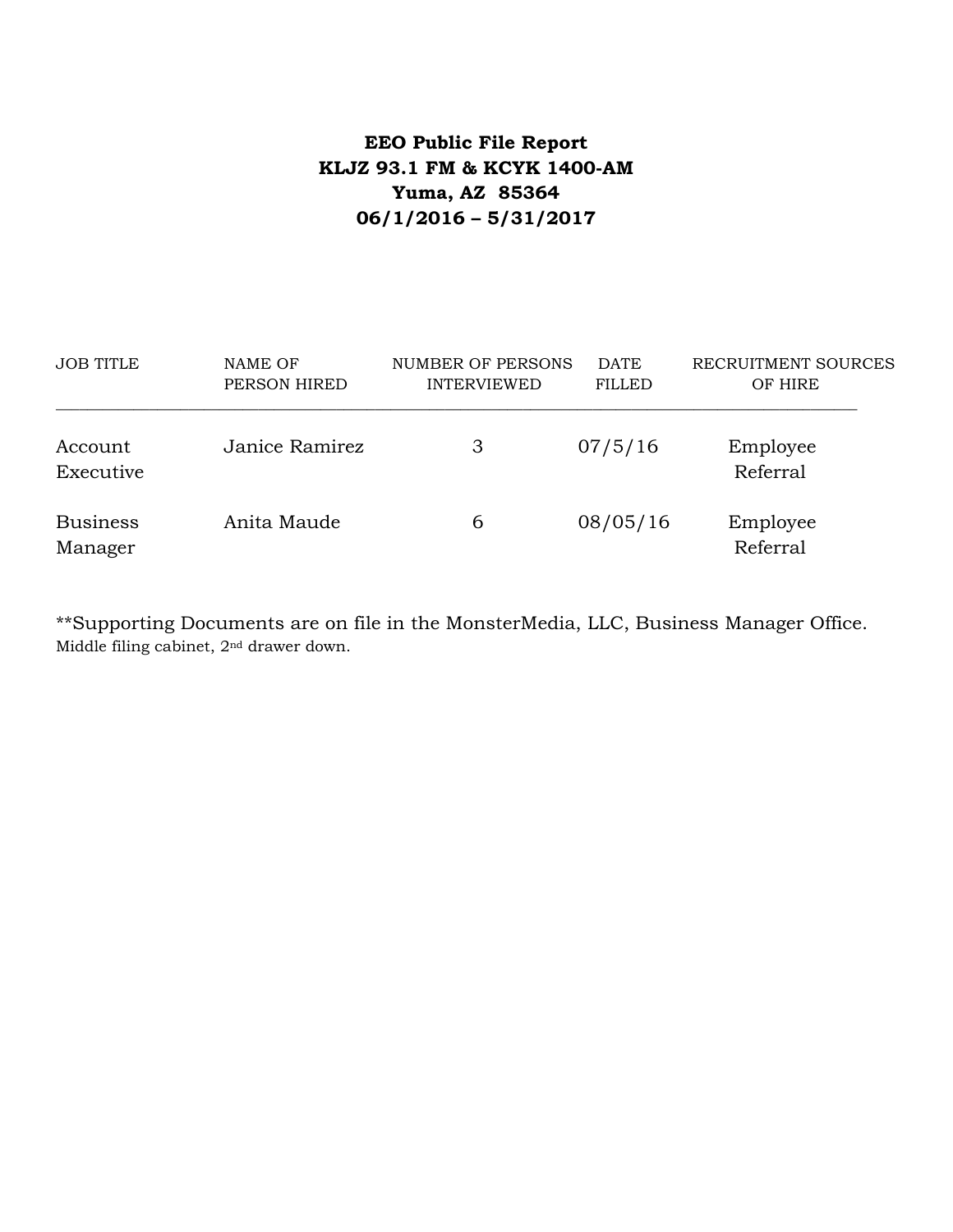#### **EEO Public File Report KLJZ 93.1-FM & KCYK 1400-AM Yuma, Arizona 85364 06/01/16– 05/31/17**

#### **List of Recruitment Sources**

Bill Lee City Manager P. O. Box 638 Somerton, AZ 85350 928-627-2058

Donna Lay AWC Career & Advisement Services P.O. Box 929 Yuma, AZ 85366-0929 928-344-7604

Dave Riek, GM KAWC P.O. Box 929 Yuma, AZ 85366-0929 928-344-4210

Fernando Quiroz American Beginnings P.O. Box 110 Yuma, AZ 85366 928-783-5794

John Morales, Director Yuma Private Industry Council 3834 West 16th St Yuma, AZ 85364 928-329-0990

The Sun Classified Gladys Chairez 2055 Arizona Avenue Yuma, AZ 85364 928-783-3333

Arturo Magana, Regional Coordinator Chicanos por la Causa P.O. Box 2837 Somerton, AZ 85350 928-627-2042

Goodwill of Central Arizona Rebecca Drabent 3097 South 8th Ave Yuma, AZ 85364

Monster.com Facebook.com Twitter.com Indeed.com

Marisela Alvarado PPEP Inc PO Box 2089 San Luis, AZ 85349 928-627-8050

American Broadcasting School 4511 Southeast 29th Street Oklahoma City, OK 73115 405-672-6511

American Broadcasting School Michelle McConnell 712 North Watson Road Suite 200 Arlington, TX 76011 817-695-2474

American Graduate School Thunderbird Campus 15249 North 59th Ave Glendale, AZ 85306 602-978-7244

American Institute of Technology Attn: Jim Larwood 440 South 54th Ave Phoenix, AZ 85043 602-233-2222

Brookland College 2445 W Dunlap Road Phoenix, AZ 85021-5820 602-242-6265 623-849-8208

Grace Worley Arizona DES 3780 S 4th Ave, Ste. C1 Yuma, AZ 85364 928-247-8760

KLJZ & KCYK Radio Stations 949 S. Avenue B Yuma, AZ 85364 www.z93yuma.com www.outlawcountry.com 928-782-4321

Employee Referral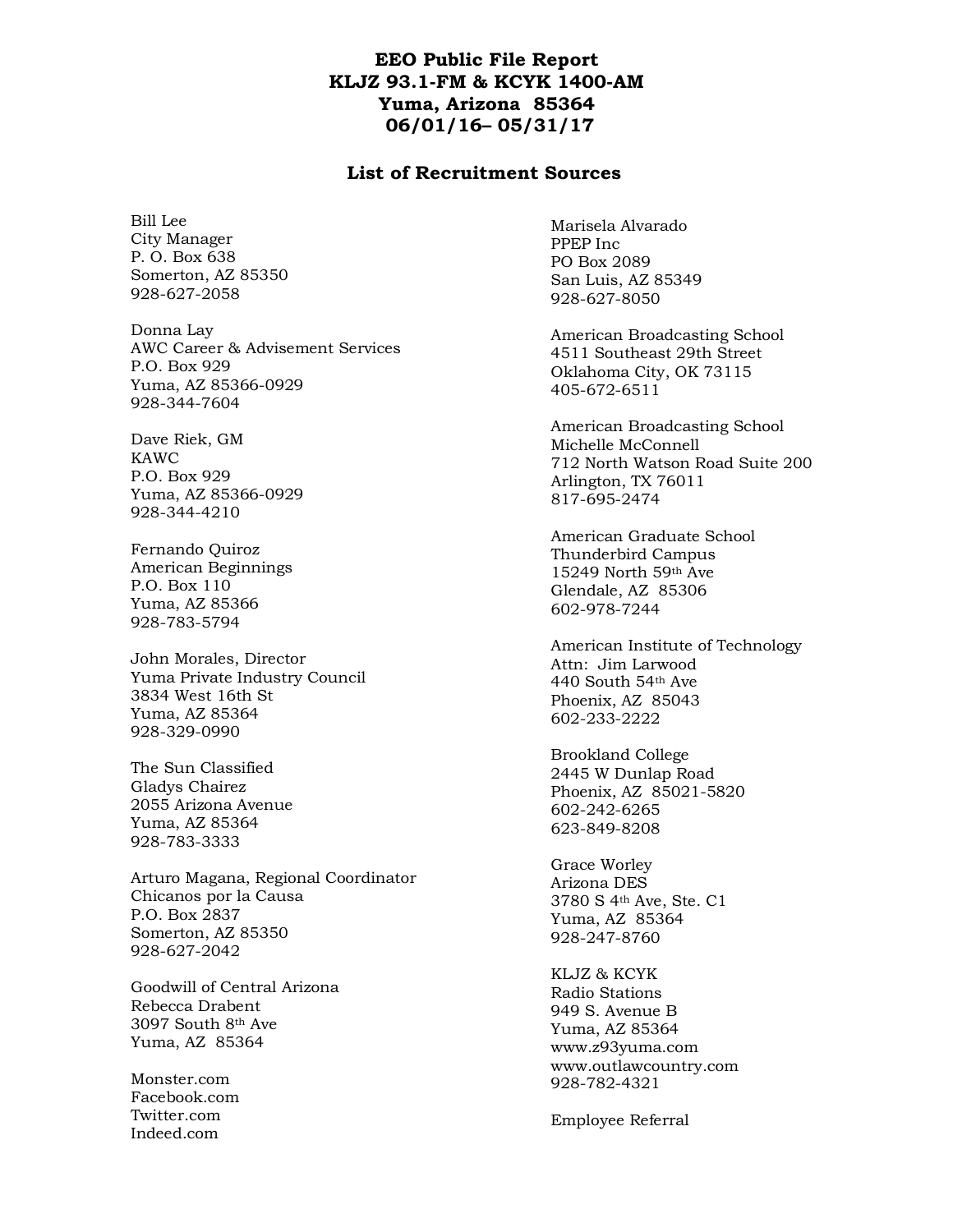# **MonsterMedia, LLC Dba: Z93 93.1 KLJZ-FM & Outlaw Country 1400 KCYK-AM EEO PUBLIC FILE REPORT June 01, 2016 – May 31, 2017**

## **Job Fairs:**

August 26 & 27, 2016 Monster Media was a Media Sponsor for this event. Location: Yuma Civic Center & Convention 8:00am – 1:00pm Station representatives: Anita Maude, Business Manager, Theresa Straub, Marketing Assistant, Jennifer Blackwell, Operations Manager/Traffic Manager, and Janice Ramirez, Marketing Executive. Event: Yuma County Chamber of Commerce Business Expo, providing an opportunity to sell, promote and education patrons of the business and job opportunities. MonsterMedia had a booth at the fair. We provided job applications, took resumes and answered questions about careers in radio. September 7, 2016 Location: Yuma Civic Center & Convention 9:00am – 1:00pm Station representatives: Theresa Straub, Marketing Assistant and Anita Maude, Business Manager Event: Yuma Community Job & Education Fair sponsored by YPIC, Goodwill, DES, GYEDC,

MCCS, AWC, YPG, City of Somerton, PPEP & Achieve Human Services.

MonsterMedia had a booth at the fair. We provided job applications, took resumes and answered questions about careers in radio.

February 15, 2017 Location: Arizona Western College 10:00am – 2:00pm Station representatives: Janice Ramirez, Marketing Executive and Anita Maude, Business Manager Event: Arizona Western College's Career Expo: Business, CIS and Communication Careers, to provide students with career information, internship, volunteer, and employment opportunities. MonsterMedia had a booth at the fair. We provided job applications, took

resumes and answered questions about careers in radio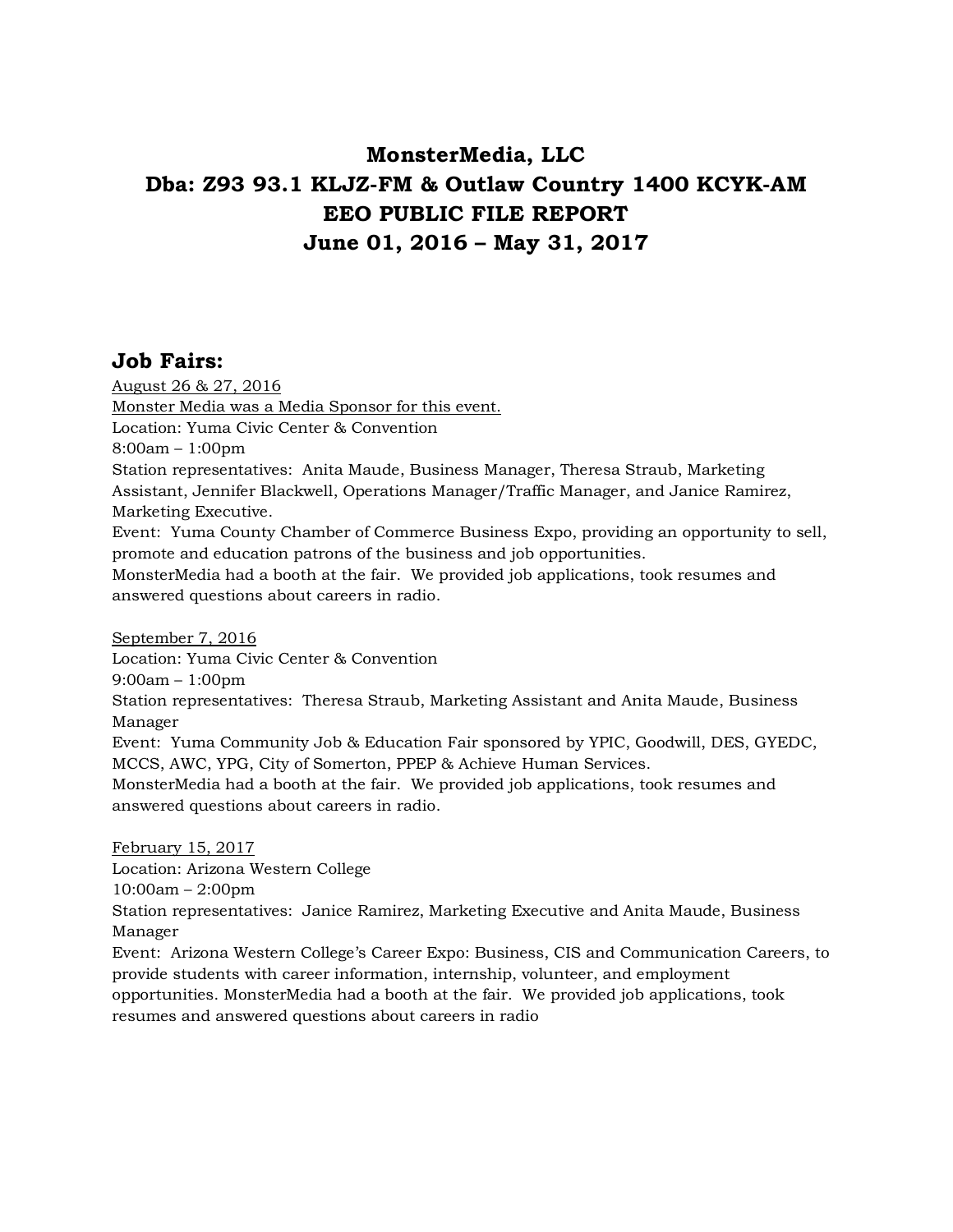# **MonsterMedia, LLC Dba: Z93 93.1 KLJZ-FM & Outlaw Country 1400 KCYK-AM EEO PUBLIC FILE REPORT June 01, 2016 – May 31, 2017**

### **Educational Outreach**:

July 28, 2016 –Jennifer Blackwell, Operations Manager/Traffic Manager, at the Arizona State University El Diablito Alumni event for incoming freshmen, informing new students of fundraising for scholarships and the impact on continuing education. Ms. Blackwell used this opportunity to educate the group about radio announcements and social media marketing and a combination of both would be a great resource for their scholarship fundraisers.

August 26, 2016 – Anita Maude, Business Manager attended the Yuma County Chamber of Commerce, Business Expo Mixer from 5:30pm to 8:00pm and engaged with other Yuma businesses to educate about local radio and radio opportunities.

August 27, 2016 – Jennifer Blackwell, Operations Manager/Traffic Manager, Theresa Straub, Marketing Assistant and Janice Ramirez, Marketing Executive, represented MonsterMedia at the Business Expo sponsored by the Yuma Chamber of Commerce. The Expo was from 8:00am – 1:00pm during which the public could come and learn about what local businesses have to offer.

November 11, 2016 – Jennifer Blackwell, Operations Manager/Traffic Manager, Theresa Straub, Marketing Assistant and Anita Maude, Business Manager and Janice Ramirez, Marketing Executive along with Bailey Valenzuela, Victoria Alvarez, Lawrence Maude, Jacob Maude, and Eli Maude participated in the Yuma Veteran's Day Parade from 9:00am to 12:00pm, with a float that consisted of the local band the Krooktone Classics playing live throughout the parade, as a means to promote the Local Monster feature of the station programing and reach of local radio.

November 12, 2016 – Keith Lewis, Owner/General Manager, Jennifer Blackwell, Operations Manager/Traffic Manager, Theresa Straub, Marketing Assistant and Anita Maude, Business Manager attended the Desert Balloon Glow, hosted by the Caballeros de Yuma. MonsterMedia provided the music for the event. Jennifer and Theresa promoted the station via Facebook Live and social media posts.

November 15, 2016 – Anita Maude, Business Manager attended the Yuma County Historical Society (YCHS) Board Meeting and presented radio opportunities to this Non-profit 501 c 3 organization. Collaboration with YCHS to help educate the community is an ongoing endeavor.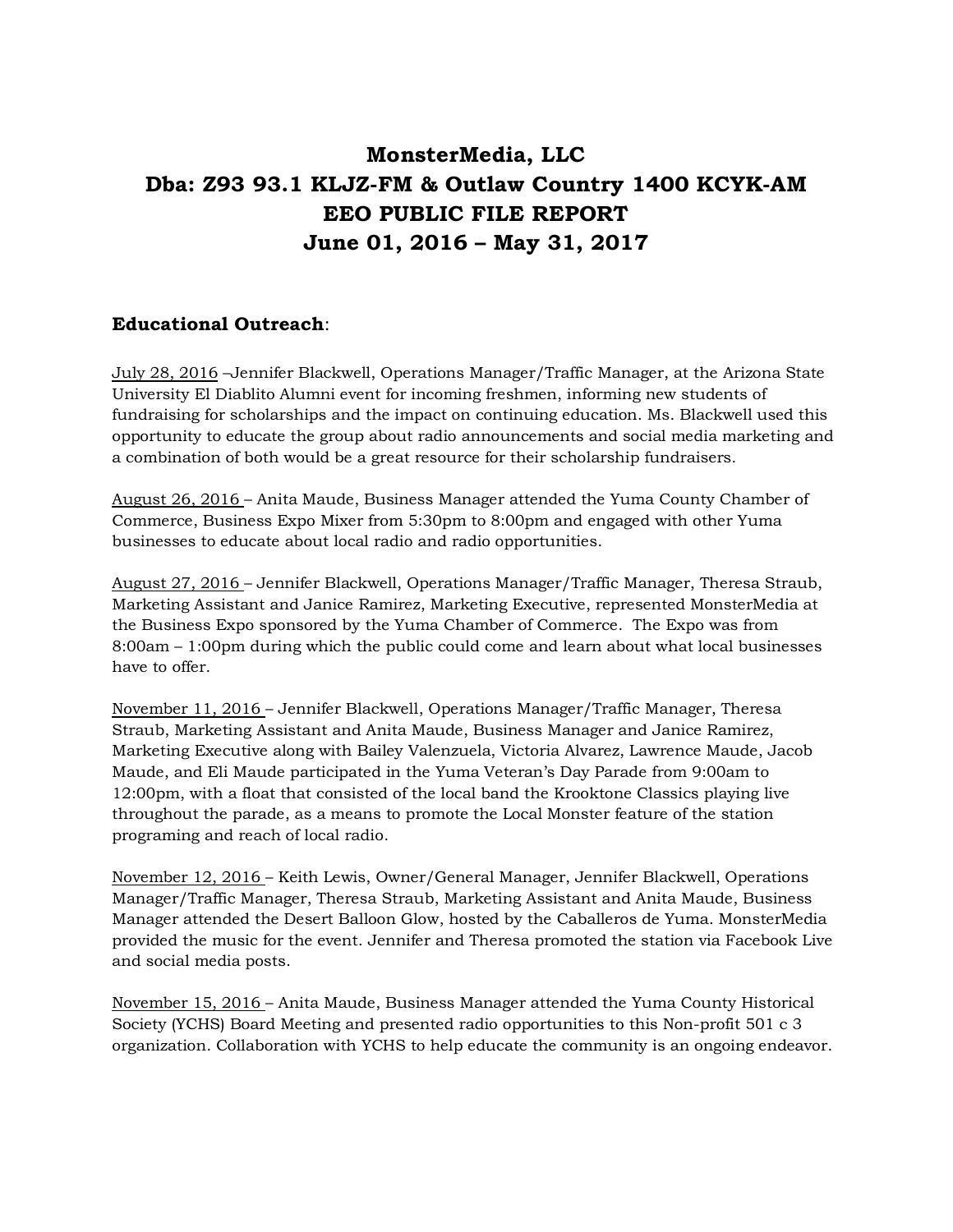December 3, 2016 – Janice Ramirez, Marketing Executive executed a remote at Yuma Regional Medical Center (YRMC), Emergency Room Grand Opening. MonsterMedia used this opportunity to promote outreach and education for the community.

December 10, 2016 – Jennifer Blackwell, Operations Manager/Traffic Manager, Theresa Straub, Marketing Assistant and Anita Maude, Business Manager along with Bailey Valenzuela, Lawrence Maude, Jacob Maude, and Eli Maude participated in the 14th Annual Dorothy Young Memorial Electric Light Parade. The MonsterMedia float consisted of the local band the Krooktone Classics playing live throughout the parade, as a means to promote the Local Monster feature of the station programing and reach of local radio.

February 8, 2017 – Jennifer Blackwell, Operations Manager/ Traffic Manager gave a tour of the MonsterMedia studios and administration building to a group of adult from Achieve Human Services. Patrons learned how the radio operates and the process for music programming, how satellites work and how MonsterMedia maintains its affiliation with the Phoenix Suns and Arizona Diamond Backs.

February 10, 2017 – Jennifer Blackwell, Operations Manager/ Traffic Manager was voted Local Radio Personality in the 2017 Yuma's Best, for her local news, weather and public service announcements.

February 10 – 12, 2017 – MonsterMedia was a media sponsor for the  $72<sup>nd</sup>$  Annual Yuma Jaycees, Silver Spur Rodeo. Theresa Straub, Marketing Assistant and Janice Ramirez, Marketing Executive represented MonsterMedia at the Rodeo.

March 11, 2017 – Janice Ramirez, Marketing Executive executed a remote at Sunset Community Health Center, Family Wellness and Resource Fair. MonsterMedia used this opportunity to promote outreach and education for the community.

May 15, 2017 – Jennifer Blackwell, Operations Manager/ Traffic Manager gave a tour of the MonsterMedia studios and administration building to a group of students and Howard Blitz of the Freedom Library. The students are currently learning about government regulations and they used this opportunity to ask questions about the rules and regulations of the broadcast industry.